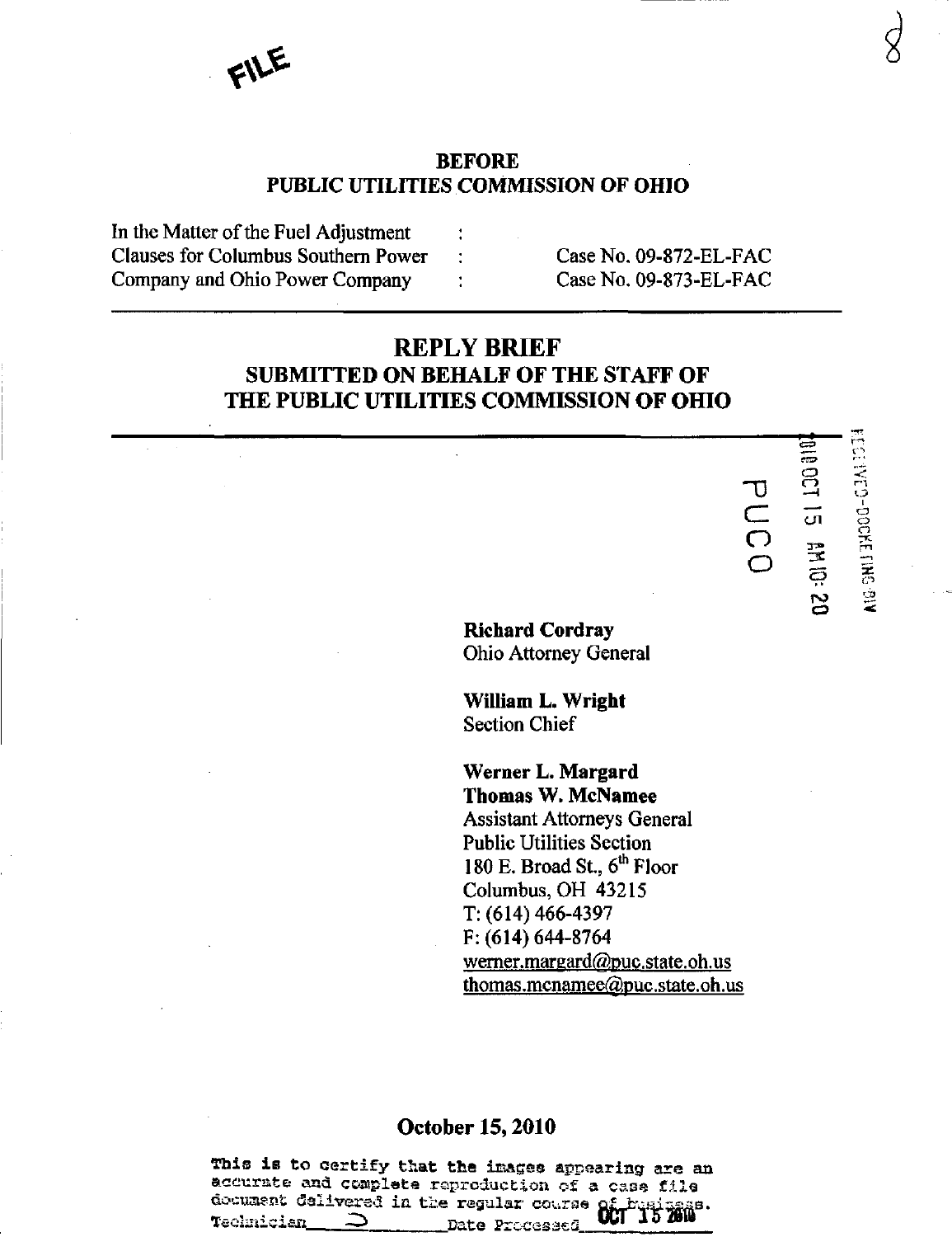## BEFORE PUBLIC UTILITIES COMMISSION OF OHIO

In the Matter of the Fuel Adjustment Clauses for Columbus Southern Power Company and Ohio Power Company

Case No. 09-872-EL-FAC CaseNo.09-873-EL-FAC

# REPLY BRIEF SUBMITTED ON BEHALF OF THE STAFF OF THE PUBLIC UTILITIES COMMISSION OF OHIO

÷

#### INTRODUCTION

The fundamental issue in this case is what, if anything, is to be done as regards the 2008 buyout agreement. Under this agreement AEP received a certain cash payment, received certain coal reserves of uncertain value, and committed to making specified cash payments for amounts of coal to be delivered across then future periods including the audit period in this case. The question is then presented, what is the real price of the coal delivered under this agreement during the audit period? AEP's answer, the cost is merely the current cash contract price paid, is clearly wrong. AEP's position ignores the rest of the deal and the rest of the deal cannot be ignored. This is analogous to the situation when one buys a new car, trading in an old one and making an additional payment. Certainly the real price of the new car is the sum of the cash paid and the value of the old car. AEP's reasoning would say no, the price is just the cash paid.

We cannot pick and choose which parts of an agreement to recognize. The real price of the coal used during the audit period is the result of the rather complex calculus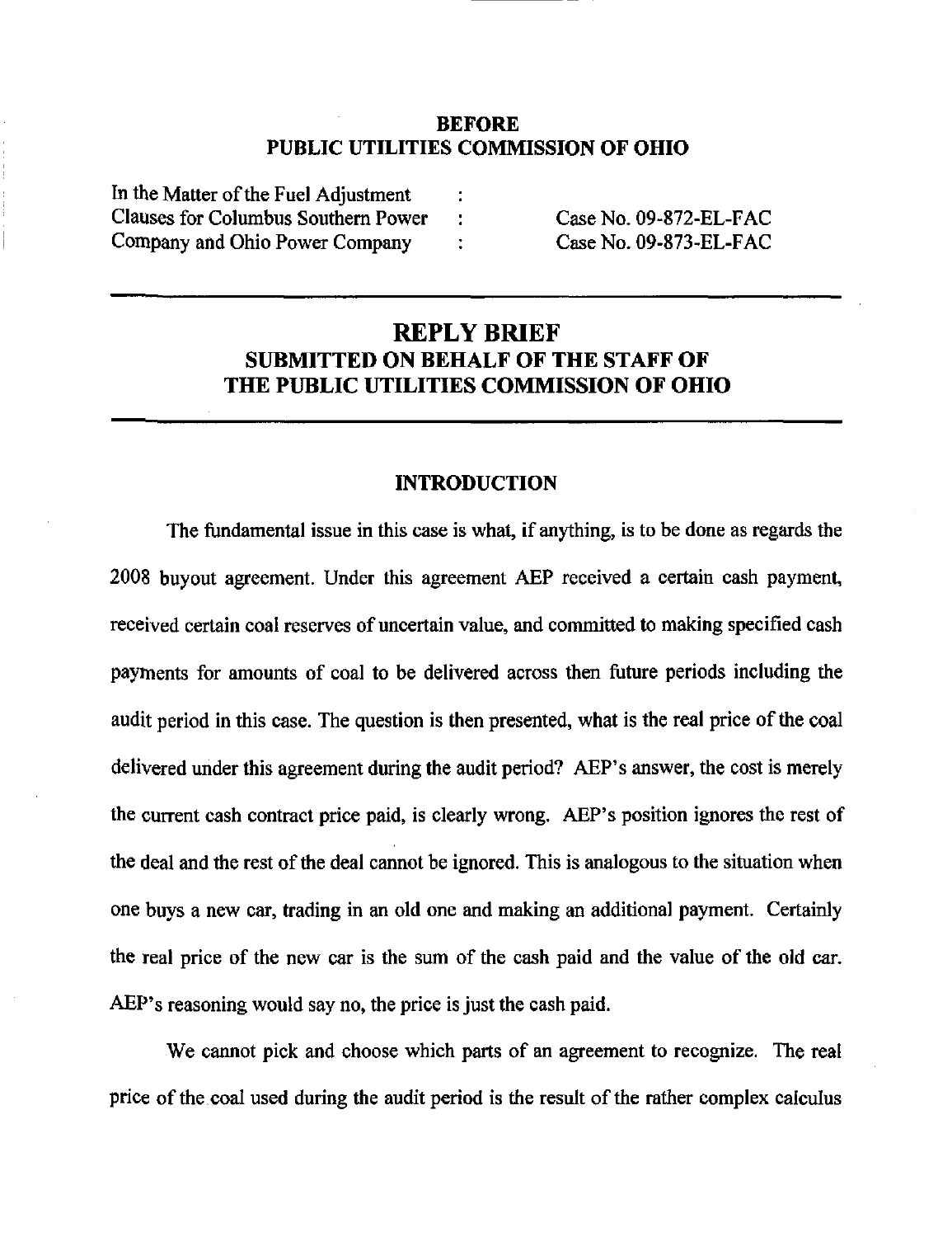weighing the *entire* transaction. The record is not sufficient to do this complete analysis now. That is the reason that the Staff recommends the Commission direct the next auditor to analyze the entirety of the agreement and make that determination for the next case.

## AEP 2008 Buyout Arguments

AEP objects to this rather simple recommendation. It raises a number of objections all of which are entirely off point. These arguments will be addressed individually below.

AEP claims that determining the real cost of coal during the audit period violates the Constitutional restriction against making statutes retroactive. While this argument is creative, it has nothing to do with the situation before the Commission. The Staffs recommendation does not make any statute retroactive. It is simply implementing the statute to determine current cost currently. That current costs are impacted by things occurring in the past is not surprising. Indeed the great preponderance of the AEP coal contracts were entered into prior to the audit period. All of their costs are determined, in part, by things occurring in the past. While this is true, it has nothing to do with making a statute retroactive. To the contrary, the goal is to make the statutory scheme (implemented through the ESP order) effective currently not in the past. AEP's argument has no application in this case.

AEP has a fixation on prudence reviews. It spends a large portion of its brief explaining why a prudence review is unneeded or illegal. Staff would suggest that all of this discussion is irrelevant. In Staff's view, prudence is not involved. This shows in two

 $\mathbf{2}$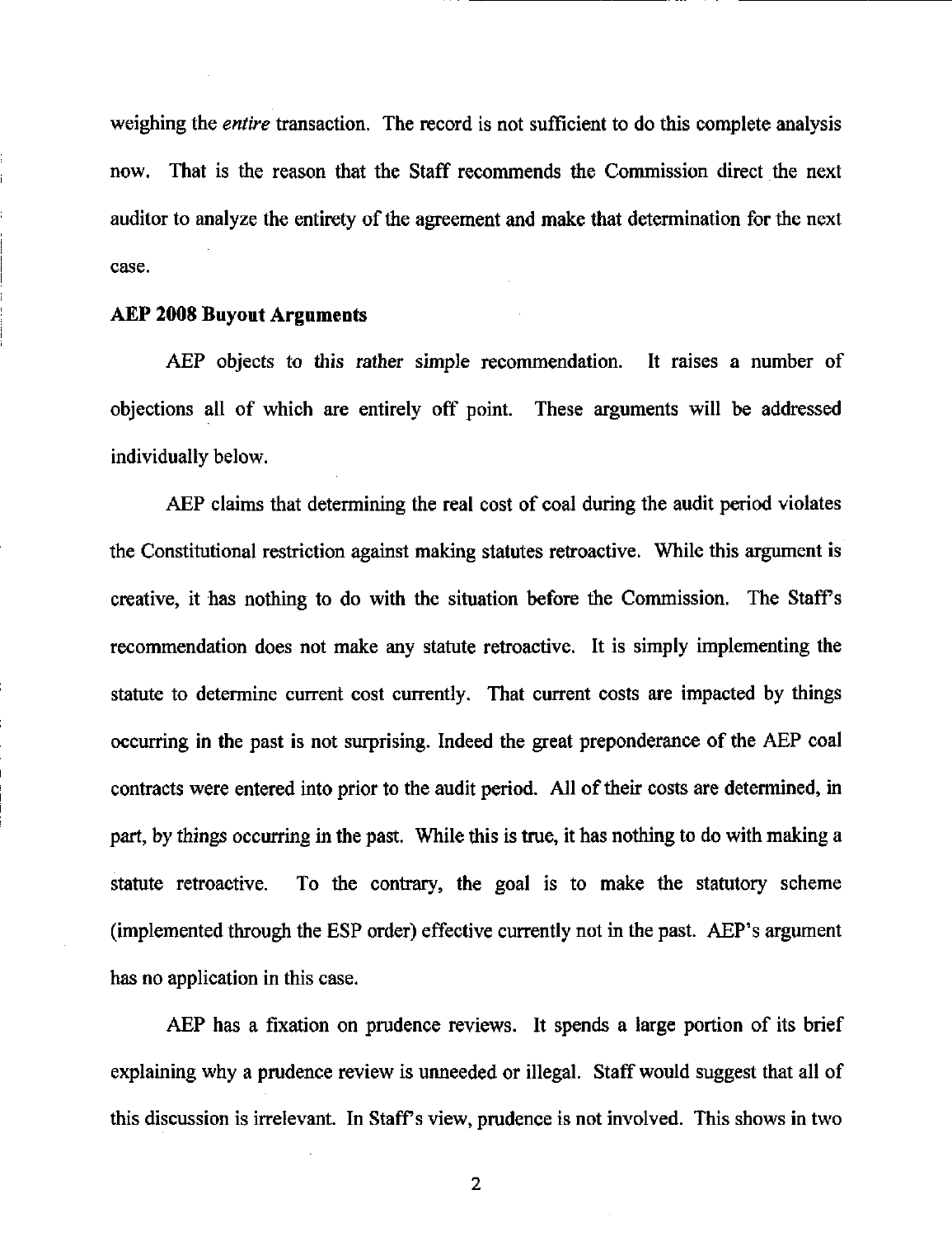ways. First, if prudence were at issue in this case, there would be some evidence of imprudence and Staff can identify none. Without a prima facie showing of imprudence, there is really nothing to talk about. Second, if there were a claim of imprudence the recommendation would be different. In an imprudence situation, the prudent price of the item in question (in this case coal) would be of interest. The recommendation would be to investigate what the prudent price of coal would have been. That is not the recommendation here. Rather the Staff recommends that the next auditor assess the real, effective, current price under the agreement. The point of the Staff recommendation is not to set the agreement aside but rather to implement all of it, not just the portion that AEP has selected through its accounting treatment. Staff makes no argument that AEP acted imprudently in this transaction. AEP's arguments in this regard are moot.

AEP continues its parade of irrelevant arguments by claiming that determining the current economic cost of coal for recovery through the FAC somehow violates the Keco Industries v. Cincinnati and Suburban Bell Tel. Co. (1957) 166 Ohio St. 254 decision. This case has no relevance. That case stands for the uncontroversial idea that there can be no retro-active ratemaking. None is suggested in this case. Staff does not claim that any prior period rate was incorrect in any way. Rather the point of the exercise in this case is to determine what the current rate should be. This is not an effort to do something today to make up for yesterday's error. Rather this is an effort to establish what the real price of coal during the current period is. The company wants to recognize only one part of the transaction. The Staff, properly, advocates recognizing all three parts.

3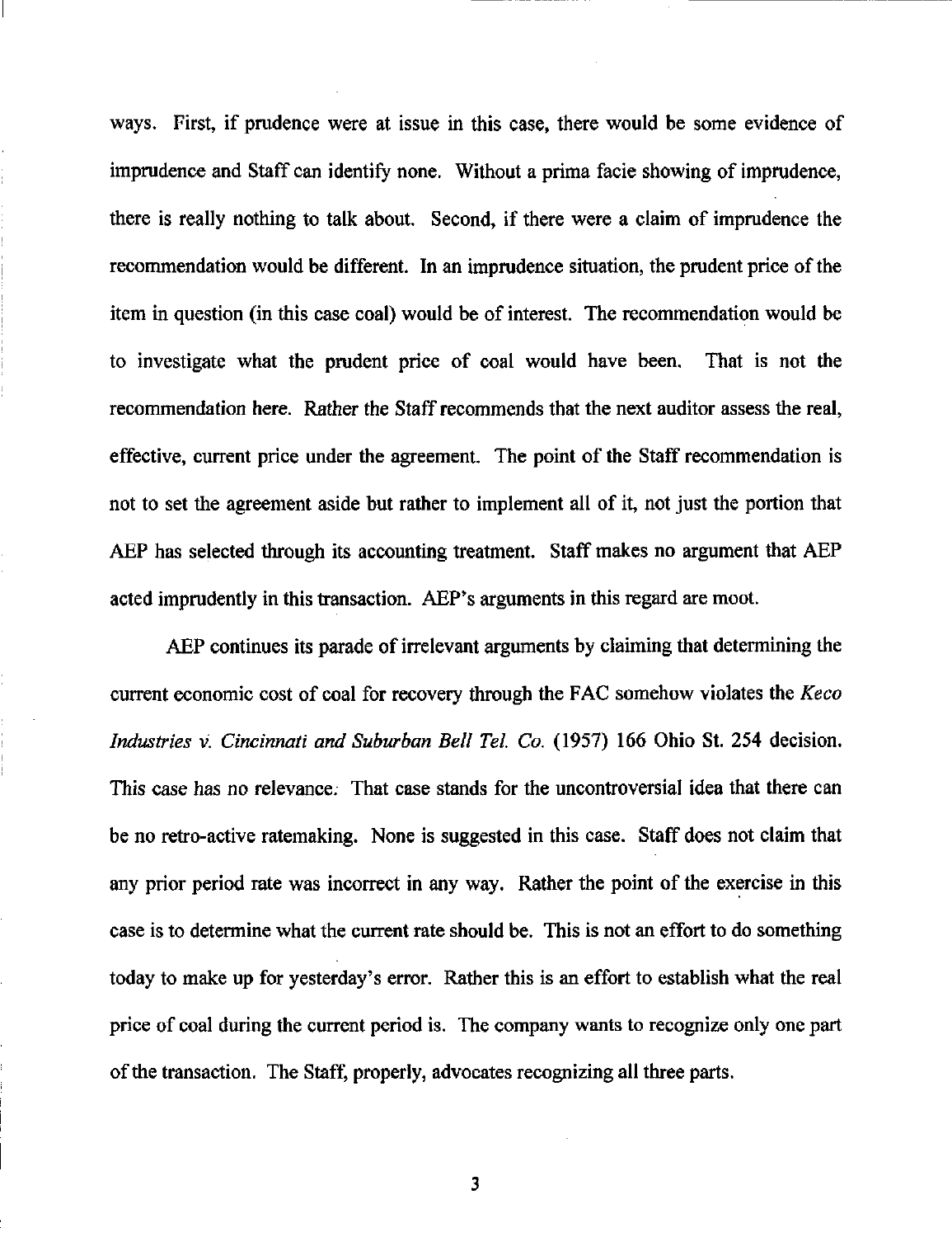AEP argues that Lucas Cty. Comm. V. Pub. Util. Comm. (1997) 80 Ohio St.3d 344 is relevant in this matter. It is not. In Lucas, the Court agreed that the Commission can not order adjustments to a prior rate when the pilot program, under which that rate had been charged, had expired. Again, the Staff recommendation has nothing to do with any prior rate. Staff does not recommend that any prior rate be changed in any way. Staff does not suggest that any prior rate was wrong in any way. This case in not about prior rates. It is focused entirely on current rates. To determine current rates, the transactions that occasion them must be examined. Staff recommends that all of the transaction be examined. AEP only wants to look at a part.

AEP argues that determining the real cost of coal during the audit period would abrogate the Commission's earlier order approving the AEP RSP. Again AEP misses the point. This case has nothing to do with the AEP RSP. There is no effort to restructure or alter the old RSP in any way.

The company argues that it has properly accounted for the 2008 buyout and the Commission cannot revisit the issue. This shows a misunderstanding at two levels. The Commission controls accounting for regulatory purposes. R.C. 4905.13. It is not hostage to any accounting choice that AEP might have made. Further, the Commission has not visited this issue previously. Again, the point of the Staff recommendation is not to aher the 2008 buyout, it is to implement it, to determine the real cost of coal for the audit period.

The company points out that the ratepayers do not own the coal reserves and the value of the coal reserves is unknown. In this, finally, the company is correct. The

4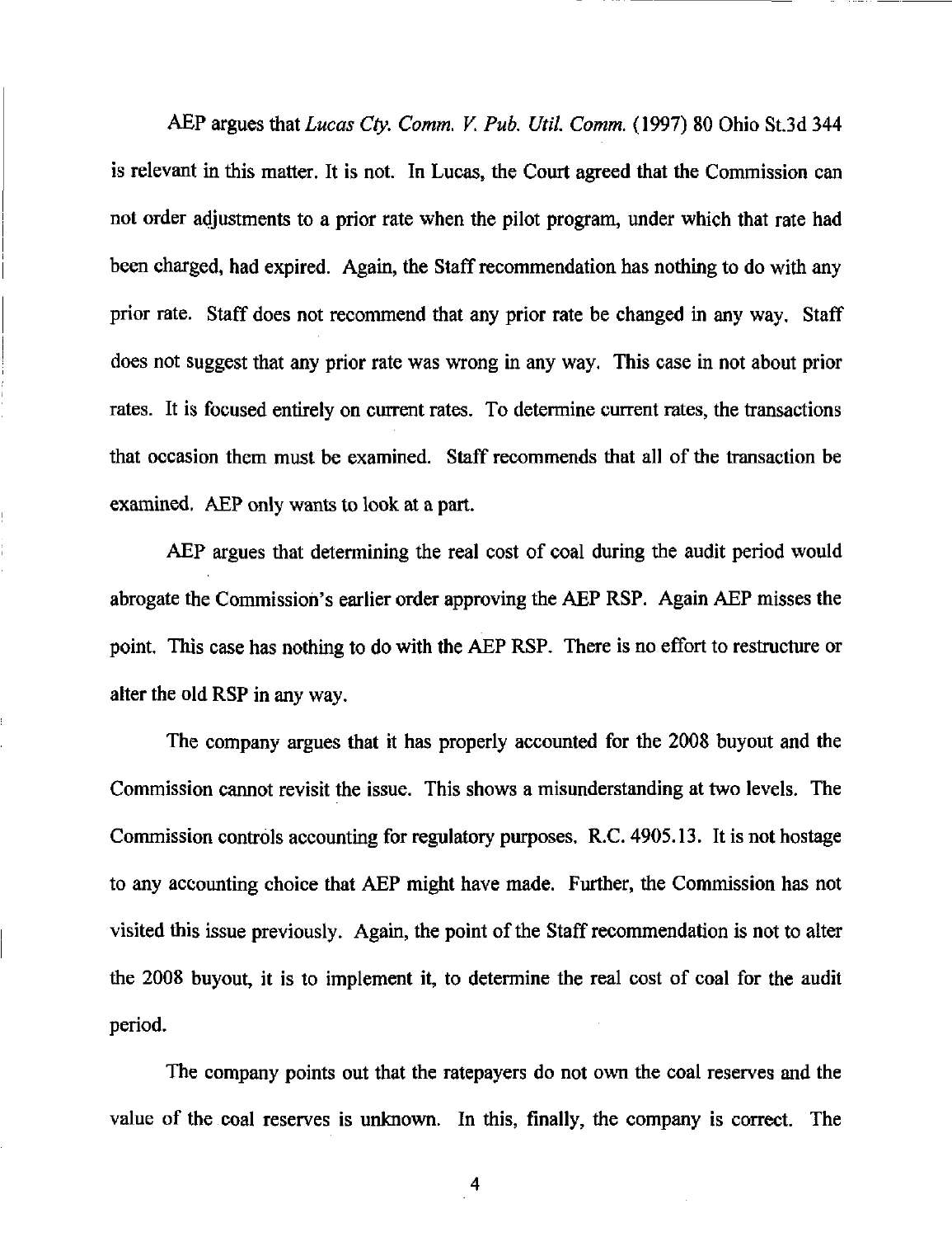company does own the coal reserves, but this is neither here nor there. Staff does not claim any ownership in this asset, merely that it is part of the compensation which, in toto, makes up the real cost of coal during the audit period. That the value of the reserves is unknown is part of the problem that Staff believes needs to be addressed and forms the basis of the Staff recommendation that the next auditor should investigate that value.

### AEP Miscellaneous Arguments

The company takes issue with the arguments of other parties regarding two other transactions a delivery shortfall agreement and a contract support agreement. The delivery shortfall agreement appears to be tied to the coal cost in a prior period. Although a payment was received during the audit period in this case, it does not appear to be related to coal used during the current period. The contract support agreement includes an option allowing AEP to obtain coal at a fixed price after 2013. This would also appear to have an effect, if at all, in periods other than the current audit. Staff has no objection to these matters being examined by the next auditor but otherwise takes no position.

In an interesting twist, AEP points out several transactions which, it claims, had the effect of raising fuel costs outside the audit period while lowering the costs during the audit period. In effect, these would be the inverse of what the 2008 buyout appears to have been. AEP's argument is simple, if you can reach out of period to drive the recoverable cost down, you can reach out to drive the recoverable cost up. AEP reaches the correct resuh for the wrong reason. The point of the audit is to determine the real, economic cost of coal during the audit period. If the cash cost during the period does not

5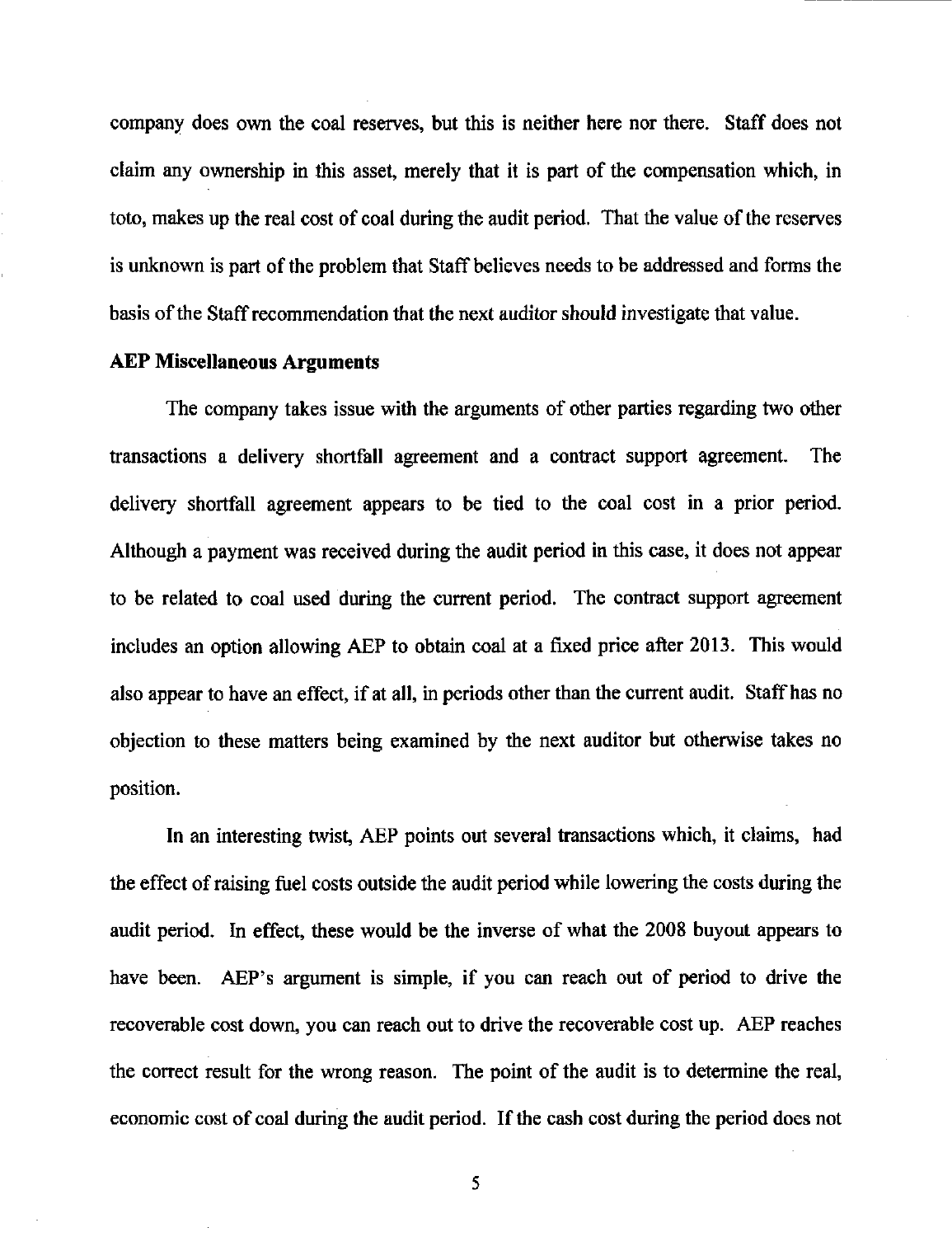reflect all of the economic value, it must be adjusted to reflect all parts of the transactions in question. It does not matter whether the end result is higher or lower, what matters is that the recoverable cost be accurate and complete. To the extent that AEP has identified such transactions, the next auditor should examine these as well to determine if there was an effect and, if so, the amount.

### **CONCLUSION**

To sum this up, the Staff recommends that the Commission direct the next auditor to review those matters where out-of-period aspects of a transaction had an effect on the current audit period coal price, determine values for those effects, if found, and recommend a way to address the matter.

Respectfully submitted,

Richard Cordray Ohio Attorney General

William L. Wright Section Chief

Werner L. Margard Thomas W. McNamee Assistant Attorneys General Public Utilities Section 180 E. Broad St., 6<sup>th</sup> Floor Columbus, OH 43215 T: (614) 466-4395 F: (614) 644-8764 werner.margard@puc.state.oh.us thomas.mcnamee@puc.state.oh.us